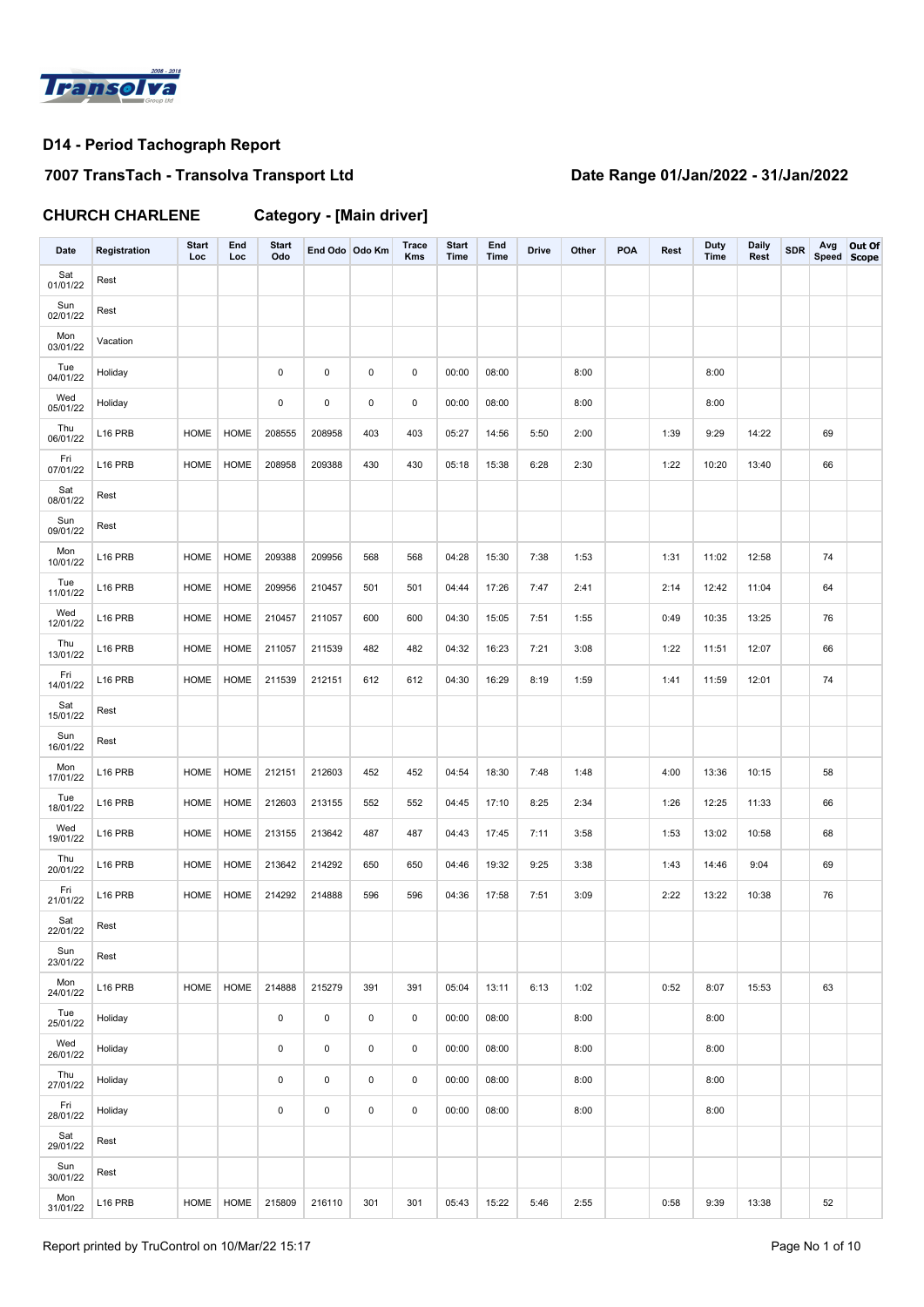

### **7007 TransTach - Transolva Transport Ltd Date Range 01/Jan/2022 - 31/Jan/2022**

|                                                                                 | <b>CHURCH CHARLENE</b>                                                 |                         |            |                     | <b>Category - [Main driver]</b>                                                                                                          |      |                                            |                      |                    |              |       |            |       |                                                           |                      |            |     |                       |
|---------------------------------------------------------------------------------|------------------------------------------------------------------------|-------------------------|------------|---------------------|------------------------------------------------------------------------------------------------------------------------------------------|------|--------------------------------------------|----------------------|--------------------|--------------|-------|------------|-------|-----------------------------------------------------------|----------------------|------------|-----|-----------------------|
| Date                                                                            | Registration                                                           | <b>Start</b><br>Loc     | End<br>Loc | <b>Start</b><br>Odo | End Odo Odo Km                                                                                                                           |      | <b>Trace</b><br><b>Kms</b>                 | <b>Start</b><br>Time | End<br><b>Time</b> | <b>Drive</b> | Other | <b>POA</b> | Rest  | Duty<br>Time                                              | <b>Daily</b><br>Rest | <b>SDR</b> | Avg | Out Of<br>Speed Scope |
|                                                                                 |                                                                        | Period average per Duty |            |                     |                                                                                                                                          | 351  | 351                                        |                      |                    | 5:11         | 4:09  | 0:00       | 1:11  | 10:32                                                     | 8:34                 |            | 68  |                       |
|                                                                                 |                                                                        | <b>Period Totals</b>    |            |                     |                                                                                                                                          | 7025 | 7025                                       |                      |                    | 103:53       | 83:10 | 0:00       | 23:52 | 210:55                                                    | 171:36               |            |     |                       |
|                                                                                 |                                                                        |                         |            |                     |                                                                                                                                          |      |                                            |                      |                    |              |       |            |       |                                                           |                      |            |     |                       |
| <b>Weekly Rest</b><br>07/01/2022 15:38:00 - 10/01/2022 04:28:00 of 60:50 hours. |                                                                        |                         |            |                     |                                                                                                                                          |      |                                            |                      |                    |              |       |            |       |                                                           |                      |            |     |                       |
| 14/01/2022 16:29:00 - 17/01/2022 04:54:00 of 60:25 hours.                       |                                                                        |                         |            |                     |                                                                                                                                          |      |                                            |                      |                    |              |       |            |       |                                                           |                      |            |     |                       |
| 21/01/2022 17:58:00 - 24/01/2022 05:04:00 of 59:06 hours.                       |                                                                        |                         |            |                     |                                                                                                                                          |      |                                            |                      |                    |              |       |            |       |                                                           |                      |            |     |                       |
| 24/01/2022 13:11:00 - 31/01/2022 05:43:00 > 90:00 hours.                        |                                                                        |                         |            |                     |                                                                                                                                          |      |                                            |                      |                    |              |       |            |       |                                                           |                      |            |     |                       |
|                                                                                 |                                                                        |                         |            |                     |                                                                                                                                          |      |                                            |                      |                    |              |       |            |       |                                                           |                      |            |     |                       |
| <b>Fortnightly Drive</b>                                                        |                                                                        |                         |            |                     |                                                                                                                                          |      |                                            |                      |                    |              |       |            |       |                                                           |                      |            |     |                       |
|                                                                                 |                                                                        |                         |            |                     |                                                                                                                                          |      |                                            |                      |                    |              |       |            |       | Fortnightly Drive 46:53 between 17/01/2022 and 30/01/2022 |                      |            |     |                       |
|                                                                                 |                                                                        |                         |            |                     |                                                                                                                                          |      |                                            |                      |                    |              |       |            |       |                                                           |                      |            |     |                       |
|                                                                                 |                                                                        |                         |            |                     | Compensations Required (these are not infringements; for your advice only)                                                               |      |                                            |                      |                    |              |       |            |       |                                                           |                      |            |     |                       |
|                                                                                 |                                                                        |                         |            |                     |                                                                                                                                          |      |                                            |                      |                    |              |       |            |       |                                                           |                      |            |     |                       |
|                                                                                 |                                                                        |                         |            |                     |                                                                                                                                          |      | <b>Hours Law and Driving Infringements</b> |                      |                    |              |       |            |       |                                                           |                      |            |     |                       |
|                                                                                 | 21/01/2022                                                             |                         |            |                     | Tachograph overspeed (Limiter) begins at 21/01/2022 13:36:35 Ends at 21/01/2022 13:36:41. Maximum speed 100 km/h. Average speed 96 km/h. |      |                                            |                      |                    |              |       |            |       |                                                           |                      |            |     |                       |
|                                                                                 | 17/01/2022<br>More than three reduced daily rests taken in the week(s) |                         |            |                     |                                                                                                                                          |      |                                            |                      |                    |              |       |            |       |                                                           |                      |            |     |                       |
|                                                                                 | <b>Possible Fixed Penalties</b><br>100                                 |                         |            |                     |                                                                                                                                          |      |                                            |                      |                    |              |       |            |       |                                                           |                      |            |     |                       |

| <b>Risk Level</b> | <b>Risk Score</b> |
|-------------------|-------------------|
| $\sim$            | 1 Q               |

Note: Working duties exclude holidays and sickness.

Note: SDR Split Daily Rest (Symbol "X" illustrates Split Daily Rest)

In a digital tachograph, certain actions with the driver card can cause start and end odometer readings not to be recorded. In double manned situations, the speed cannot be calculated and is displayed as DBL.

| Driver's signature:                                                         | Print Name: | Date Signed:    |  |  |  |  |  |  |  |
|-----------------------------------------------------------------------------|-------------|-----------------|--|--|--|--|--|--|--|
| Company /Manager's Signature:                                               | Print Name: | Date Signed:    |  |  |  |  |  |  |  |
| Please note: Information may be incomplete until vehicle data is processed. |             |                 |  |  |  |  |  |  |  |
| Report printed by TruControl on 10/Mar/22 15:17                             |             | Page No 2 of 10 |  |  |  |  |  |  |  |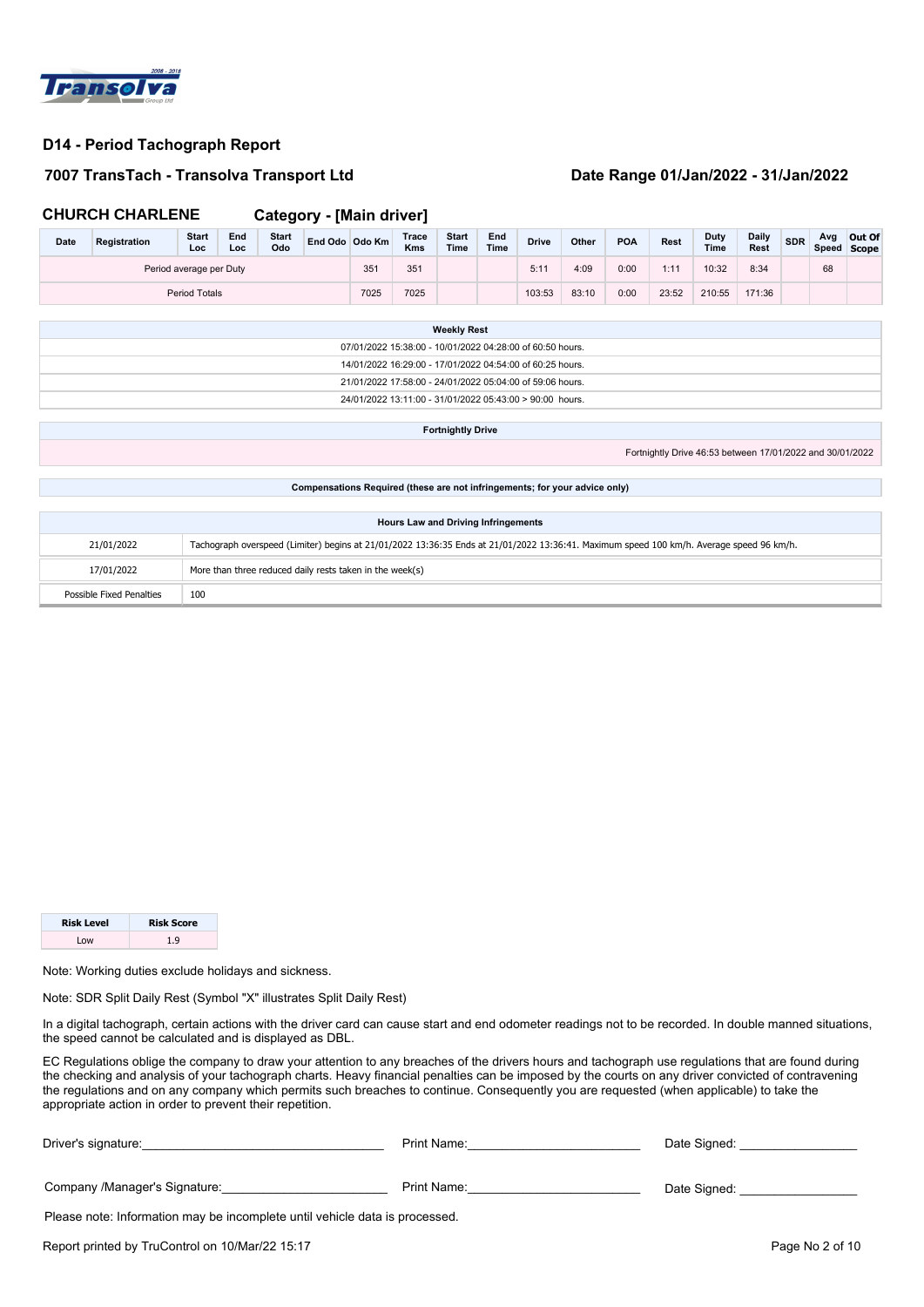

### **7007 TransTach - Transolva Transport Ltd Date Range 01/Jan/2022 - 31/Jan/2022**

**RODNEY WAYNE DAVID Category - [Main driver]**

| <b>Date</b>     | Registration             | <b>Start</b><br>Loc | End<br>Loc  | <b>Start</b><br>Odo | End Odo Odo Km |             | Trace<br><b>Kms</b> | <b>Start</b><br>Time | End<br><b>Time</b> | <b>Drive</b> | Other | <b>POA</b> | Rest | <b>Duty</b><br>Time | <b>Daily</b><br>Rest | <b>SDR</b> | Avg<br>Speed Scope | Out Of |
|-----------------|--------------------------|---------------------|-------------|---------------------|----------------|-------------|---------------------|----------------------|--------------------|--------------|-------|------------|------|---------------------|----------------------|------------|--------------------|--------|
| Sat<br>01/01/22 | Rest                     |                     |             |                     |                |             |                     |                      |                    |              |       |            |      |                     |                      |            |                    |        |
| Sun<br>02/01/22 | Rest                     |                     |             |                     |                |             |                     |                      |                    |              |       |            |      |                     |                      |            |                    |        |
| Mon<br>03/01/22 | Vacation                 |                     |             |                     |                |             |                     |                      |                    |              |       |            |      |                     |                      |            |                    |        |
| Tue<br>04/01/22 | L <sub>16</sub> REB      | <b>HOME</b>         | <b>HOME</b> | 247478              | 247701         | 223         | 223                 | 03:15                | 08:58              | 3:23         | 1:03  |            | 1:17 | 5:43                |                      |            | 66                 |        |
| Tue<br>04/01/22 | Gap<br>Between<br>Charts |                     |             |                     |                |             |                     |                      |                    |              |       |            | 1:42 | 1:42                |                      |            |                    |        |
| Tue<br>04/01/22 | L <sub>16</sub> REB      | HOME                | HOME        | 247701              | 247914         | 213         | 213                 | 10:40                | 15:01              | 3:02         | 0:26  |            | 0:53 | 4:21                | 12:14                |            | 70                 |        |
| Wed<br>05/01/22 | Holiday                  |                     |             | $\mathsf 0$         | $\pmb{0}$      | $\mathbf 0$ | $\pmb{0}$           | 00:00                | 08:00              |              | 8:00  |            |      | 8:00                |                      |            |                    |        |
| Thu<br>06/01/22 | L <sub>16</sub> REB      | HOME                | HOME        | 247914              | 248162         | 248         | 248                 | 03:50                | 10:43              | 4:53         | 1:11  |            | 0:49 | 6:53                | 15:37                |            | 51                 |        |
| Fri<br>07/01/22 | L16 REB                  | <b>HOME</b>         | HOME        | 248162              | 248742         | 580         | 580                 | 02:20                | 12:26              | 7:59         | 0:31  |            | 1:36 | 10:06               |                      |            | 73                 |        |
| Fri<br>07/01/22 | Manual                   | HOME                | HOME        | 0                   | $\pmb{0}$      | 0           | 0                   | 12:26                | 12:44              |              |       |            | 0:18 | 0:18                |                      |            | 0                  |        |
| Fri<br>07/01/22 | L16 REB                  | <b>HOME</b>         | HOME        | 248742              | 248767         | 25          | 25                  | 12:44                | 14:52              | 0:38         | 0:30  |            | 1:00 | 2:08                | 11:28                |            | 39                 |        |
| Sat<br>08/01/22 | Rest                     |                     |             |                     |                |             |                     |                      |                    |              |       |            |      |                     |                      |            |                    |        |
| Sun<br>09/01/22 | Rest                     |                     |             |                     |                |             |                     |                      |                    |              |       |            |      |                     |                      |            |                    |        |
| Mon<br>10/01/22 | L <sub>16</sub> REB      | <b>HOME</b>         | <b>HOME</b> | 248767              | 248919         | 152         | 152                 | 16:10                | 04:13              | 2:55         | 1:29  |            | 7:39 | 12:03               | 11:57                | X          | 52                 |        |
| Tue<br>11/01/22 | L <sub>16</sub> REB      | <b>HOME</b>         | HOME        | 248919              | 248952         | 33          | 33                  | 19:45                | 04:52              | 0:52         | 1:08  |            | 7:07 | 9:07                | 14:53                | X          | 38                 |        |
| Wed<br>12/01/22 | L <sub>16</sub> REB      | HOME                | HOME        | 248952              | 249138         | 186         | 186                 | 19:45                | 06:01              | 3:13         | 2:03  |            | 5:00 | 10:16               | 9:44                 | X          | 58                 |        |
| Thu<br>13/01/22 | L <sub>16</sub> REB      | HOME                | HOME        | 249138              | 249305         | 167         | 167                 | 15:45                | 04:37              | 3:15         | 1:20  |            | 8:17 | 12:52               | 11:08                | X          | 51                 |        |
| Fri<br>14/01/22 | L <sub>16</sub> REB      | HOME                | HOME        | 249305              | 249461         | 156         | 156                 | 19:50                | 06:46              | 2:33         | 1:10  |            | 7:13 | 10:56               | 13:04                | X          | 61                 |        |
| Sat<br>15/01/22 | Rest                     |                     |             |                     |                |             |                     |                      |                    |              |       |            |      |                     |                      |            |                    |        |
| Sun<br>16/01/22 | L <sub>16</sub> REB      | <b>HOME</b>         | <b>HOME</b> | 249461              | 249613         | 152         | 152                 | 17:00                | 03:43              | 2:49         | 2:11  |            | 5:43 | 10:43               | 13:17                |            | 54                 |        |
| Mon<br>17/01/22 | L <sub>16</sub> REB      | <b>HOME</b>         | <b>HOME</b> | 249613              | 249643         | 30          | 30                  | 19:00                | 02:03              | 0:46         | 1:38  |            | 4:39 | 7:03                | 16:57                |            | 39                 |        |
| Tue<br>18/01/22 | L16 REB                  |                     | HOME HOME   | 249643              | 249696         | 53          | 53                  | 19:30                | 03:28              | 1:16         | 1:24  |            | 5:18 | 7:58                | 14:32                | X          | 42                 |        |
| Wed<br>19/01/22 | L <sub>16</sub> REB      | HOME                | HOME        | 249696              | 249942         | 246         | 246                 | 18:00                | 06:28              | 4:19         | 2:19  |            | 5:50 | 12:28               | 9:07                 | X          | 57                 |        |
| Thu<br>20/01/22 | L16 REB                  | HOME                | HOME        | 249942              | 250124         | 182         | 182                 | 15:35                | 02:29              | 3:30         | 2:07  |            | 5:17 | 10:54               | 13:06                |            | 52                 |        |
| Fri<br>21/01/22 | L <sub>16</sub> REB      | HOME                | HOME        | 250124              | 250215         | 91          | 91                  | 18:30                | 04:47              | 2:02         | 1:35  |            | 6:40 | 10:17               | 13:43                | X          | 45                 |        |
| Sat<br>22/01/22 | Rest                     |                     |             |                     |                |             |                     |                      |                    |              |       |            |      |                     |                      |            |                    |        |
| Sun<br>23/01/22 | L <sub>16</sub> REB      | HOME                | HOME        | 250215              | 250412         | 197         | 197                 | 18:30                | 06:44              | 4:02         | 2:07  |            | 6:05 | 12:14               | 9:02                 | X          | 49                 |        |
| Mon<br>24/01/22 | L <sub>16</sub> REB      | HOME                | HOME        | 250412              | 250782         | 370         | 370                 | 15:46                | 23:47              | 6:00         | 0:42  |            | 1:19 | 8:01                | 9:03                 |            | 62                 |        |
| Tue<br>25/01/22 | L <sub>16</sub> REB      | HOME                | HOME        | 250782              | 251120         | 338         | 338                 | 08:50                | 17:29              | 5:27         | 1:43  |            | 1:29 | 8:39                | 13:31                |            | 62                 |        |
| Wed<br>26/01/22 | L <sub>16</sub> REB      | HOME                | HOME        | 251120              | 251140         | 20          | 20                  | 07:00                | 07:50              | 0:23         | 0:26  |            | 0:01 | 0:50                |                      |            | 52                 |        |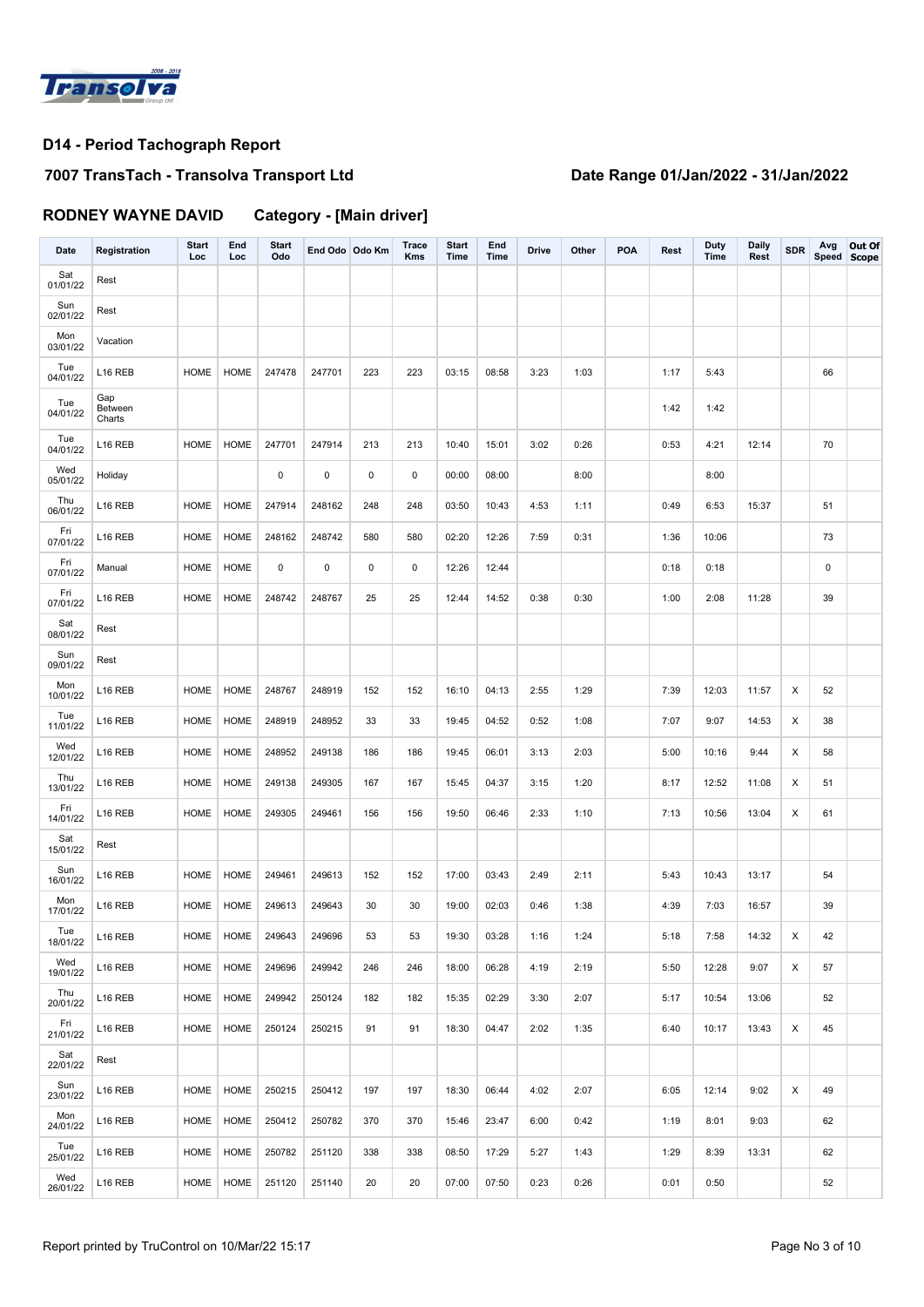

### **7007 TransTach - Transolva Transport Ltd Date Range 01/Jan/2022 - 31/Jan/2022**

# **RODNEY WAYNE DAVID Category - [Main driver]**

| <b>Date</b>             | Registration        | <b>Start</b><br>Loc | End<br>Loc  | <b>Start</b><br>Odo | End Odo Odo Km |      | Trace<br><b>Kms</b> | <b>Start</b><br>Time | End<br><b>Time</b> | <b>Drive</b> | Other | <b>POA</b> | Rest  | <b>Duty</b><br>Time | Daily<br>Rest | <b>SDR</b> | Avg<br>Speed Scope | Out Of |
|-------------------------|---------------------|---------------------|-------------|---------------------|----------------|------|---------------------|----------------------|--------------------|--------------|-------|------------|-------|---------------------|---------------|------------|--------------------|--------|
| Wed<br>26/01/22         | Manual              | <b>HOME</b>         | <b>HOME</b> | $\mathbf 0$         | $\mathbf 0$    | 0    | 0                   | 07:50                | 08:23              |              |       |            | 0:33  | 0:33                |               |            | 0                  |        |
| Wed<br>26/01/22         | L16 LEB             | HOME                | HOME        | 215623              | 215809         | 186  | 186                 | 08:23                | 13:25              | 3:05         | 0:38  |            | 1:19  | 5:02                |               |            | 60                 |        |
| Wed<br>26/01/22         | Manual              | HOME                | HOME        | $\mathbf 0$         | 0              | 0    | 0                   | 13:25                | 14:33              |              |       |            | 1:08  | 1:08                |               |            | 0                  |        |
| Wed<br>26/01/22         | L16 REB             | <b>HOME</b>         | HOME        | 251140              | 251160         | 20   | 20                  | 14:33                | 14:59              | 0:23         | 0:02  |            | 0:01  | 0:26                | 13:01         |            | 52                 |        |
| Thu<br>27/01/22         | L16 REB             | <b>HOME</b>         | HOME        | 251160              | 251370         | 210  | 210                 | 04:00                | 11:27              | 5:02         | 0:55  |            | 1:30  | 7:27                | 16:33         |            | 42                 |        |
| Fri<br>28/01/22         | L <sub>16</sub> REB | HOME                | HOME        | 251370              | 251664         | 294  | 294                 | 17:00                | 07:34              | 5:01         | 1:43  |            | 7:50  | 14:34               | 9:26          | X          | 59                 |        |
| Sat<br>29/01/22         | Rest                |                     |             |                     |                |      |                     |                      |                    |              |       |            |       |                     |               |            |                    |        |
| Sun<br>30/01/22         | Rest                |                     |             |                     |                |      |                     |                      |                    |              |       |            |       |                     |               |            |                    |        |
| Mon<br>31/01/22         | L <sub>16</sub> REB | <b>HOME</b>         | HOME        | 251664              | 251971         | 307  | 307                 | 00:45                | 08:02              | 5:01         | 0:52  |            | 1:24  | 7:17                | 16:43         |            | 61                 |        |
| Period average per Duty |                     |                     |             |                     | 212            | 212  |                     |                      | 3:43               | 1:46         | 0:00  | 4:29       | 9:59  | 12:11               |               | 57         |                    |        |
| <b>Period Totals</b>    |                     |                     |             |                     |                | 4679 | 4679                |                      |                    | 81:49        | 39:13 | 0:00       | 98:57 | 219:59              | 268:06        |            |                    |        |

| <b>Weekly Rest</b>                                        |
|-----------------------------------------------------------|
| 04/01/2022 15:01:00 - 06/01/2022 03:50:00 of 36:49 hours. |
| 07/01/2022 14:52:00 - 10/01/2022 16:10:00 of 73:18 hours. |
| 15/01/2022 06:46:00 - 16/01/2022 17:00:00 of 34:14 hours. |
| 22/01/2022 04:47:00 - 23/01/2022 18:30:00 of 37:43 hours. |
| 27/01/2022 11:27:00 - 28/01/2022 17:00:00 of 29:33 hours. |
| 29/01/2022 07:34:00 - 31/01/2022 00:45:00 of 41:11 hours. |

| <b>Fortnightly Drive</b> |                                                           |
|--------------------------|-----------------------------------------------------------|
|                          | Fortnightly Drive 41:39 between 17/01/2022 and 30/01/2022 |

| Compensations Required (these are not infringements; for your advice only) |
|----------------------------------------------------------------------------|
| 22/01/2022 Reduced Weekly Rest - Compensation 07:17 Taken 30/01/2022 17:28 |
| 27/01/2022 Reduced Weekly Rest - Compensation 15:27 Taken 14/02/2022 01:03 |
|                                                                            |

| <b>Hours Law and Driving Infringements</b> |                                                                                                 |  |  |  |  |  |  |  |  |
|--------------------------------------------|-------------------------------------------------------------------------------------------------|--|--|--|--|--|--|--|--|
| 17/01/2022                                 | Less than two valid weekly rests in a two week period from 17/01/2022 00:00 to 30/01/2022 23:59 |  |  |  |  |  |  |  |  |
| Possible Fixed Penalties                   | 300                                                                                             |  |  |  |  |  |  |  |  |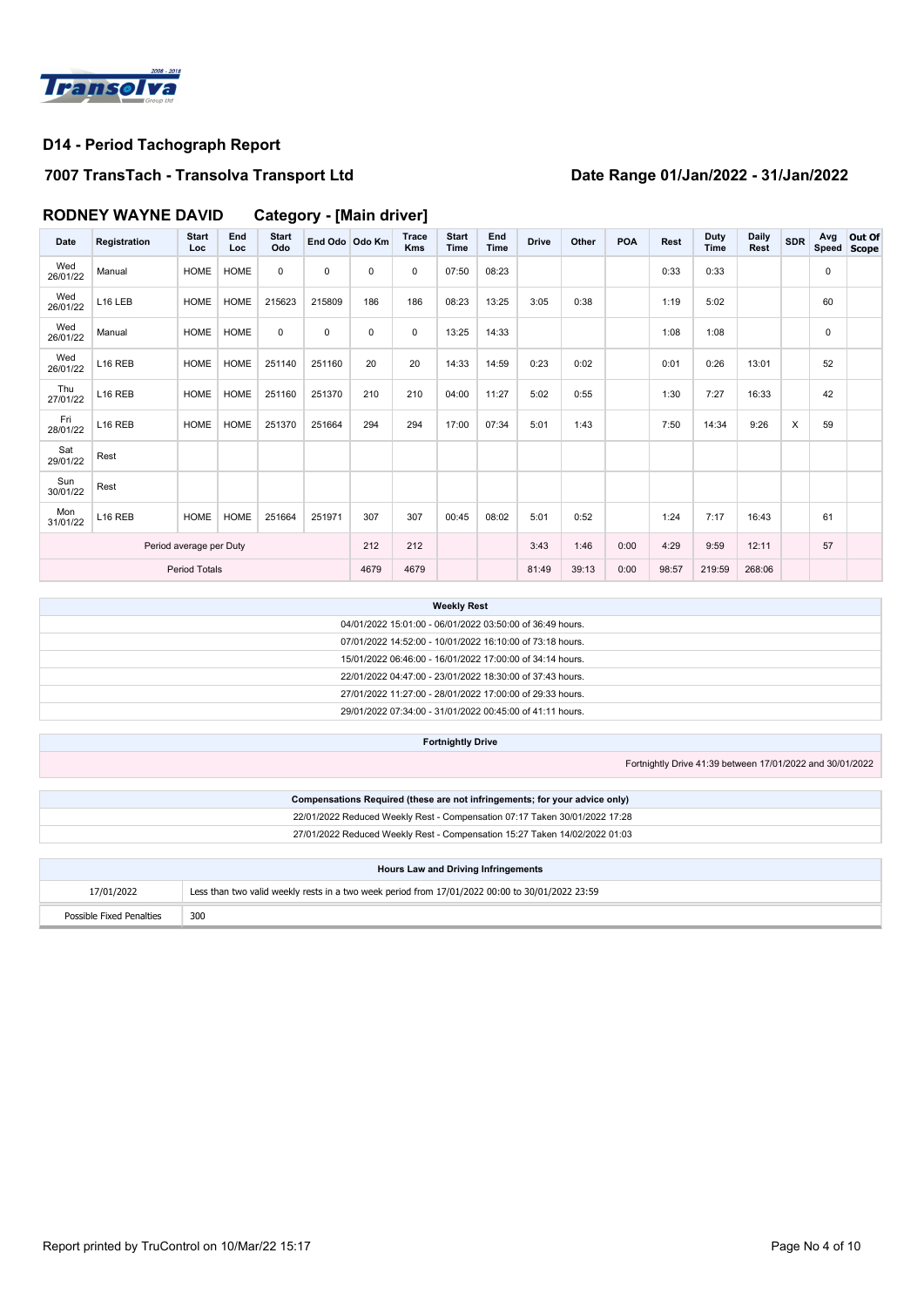

**7007 TransTach - Transolva Transport Ltd Date Range 01/Jan/2022 - 31/Jan/2022**

**RODNEY WAYNE DAVID Category - [Main driver]**

| <b>Risk Level</b> | <b>Risk Score</b> |
|-------------------|-------------------|
| l ow              | 1 Q               |

Note: Working duties exclude holidays and sickness.

Note: SDR Split Daily Rest (Symbol "X" illustrates Split Daily Rest)

In a digital tachograph, certain actions with the driver card can cause start and end odometer readings not to be recorded. In double manned situations, the speed cannot be calculated and is displayed as DBL.

| Driver's signature:                                                         | Print Name: | Date Signed:    |  |  |  |  |  |  |  |
|-----------------------------------------------------------------------------|-------------|-----------------|--|--|--|--|--|--|--|
| Company /Manager's Signature:                                               | Print Name: | Date Signed:    |  |  |  |  |  |  |  |
| Please note: Information may be incomplete until vehicle data is processed. |             |                 |  |  |  |  |  |  |  |
| Report printed by TruControl on 10/Mar/22 15:17                             |             | Page No 5 of 10 |  |  |  |  |  |  |  |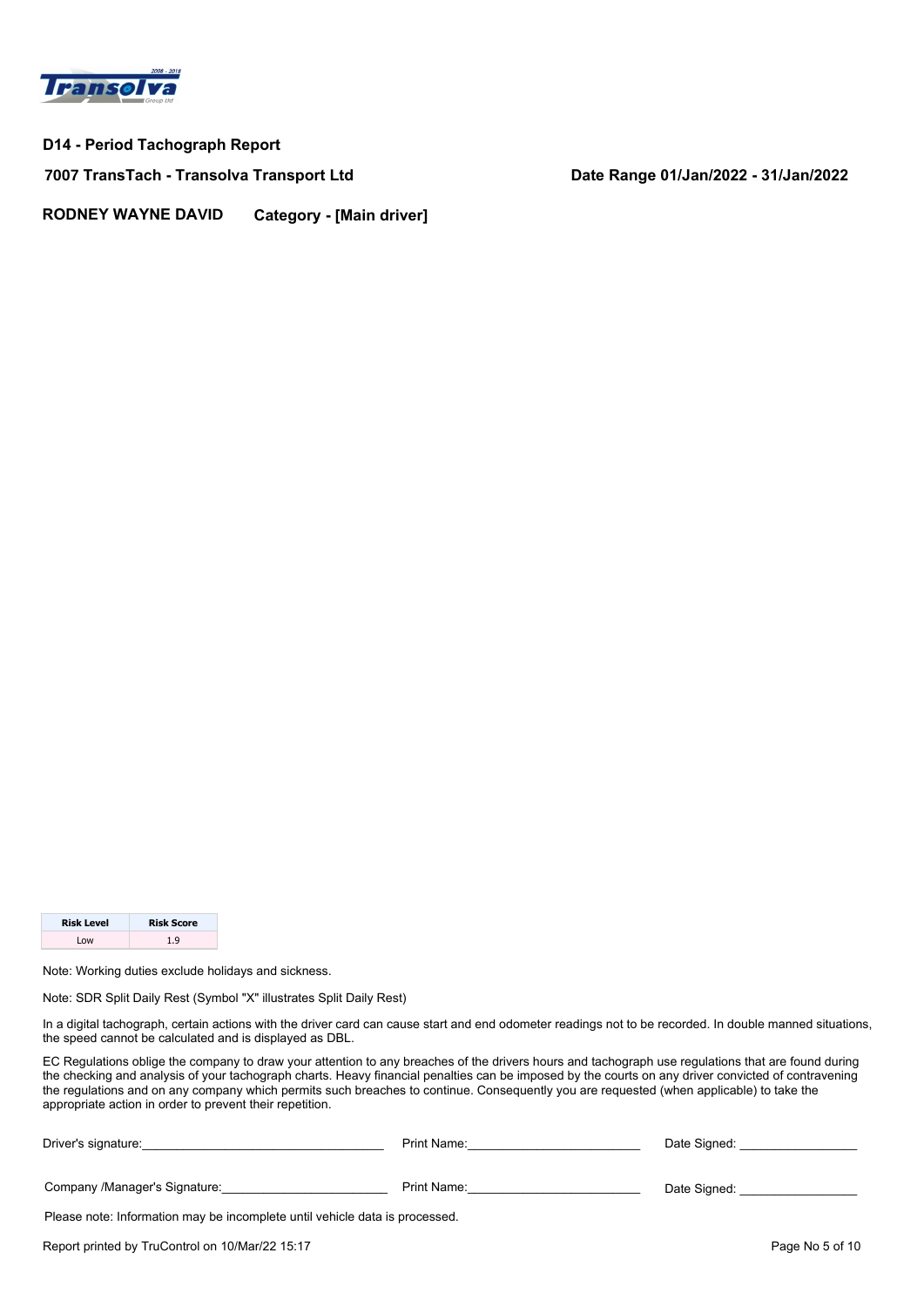

# **7007 TransTach - Transolva Transport Ltd Date Range 01/Jan/2022 - 31/Jan/2022**

**BREST GEORGE Category - [Main driver]**

| Date            | Registration | <b>Start</b><br>Loc | End<br>Loc  | <b>Start</b><br>Odo | End Odo Odo Km |     | Trace<br><b>Kms</b> | <b>Start</b><br>Time | End<br><b>Time</b> | <b>Drive</b> | Other | <b>POA</b> | Rest  | Duty<br>Time | <b>Daily</b><br>Rest | <b>SDR</b> | Avg<br>Speed Scope | Out Of |
|-----------------|--------------|---------------------|-------------|---------------------|----------------|-----|---------------------|----------------------|--------------------|--------------|-------|------------|-------|--------------|----------------------|------------|--------------------|--------|
| Sat<br>01/01/22 | Rest         |                     |             |                     |                |     |                     |                      |                    |              |       |            |       |              |                      |            |                    |        |
| Sun<br>02/01/22 | Rest         |                     |             |                     |                |     |                     |                      |                    |              |       |            |       |              |                      |            |                    |        |
| Mon<br>03/01/22 | Vacation     |                     |             |                     |                |     |                     |                      |                    |              |       |            |       |              |                      |            |                    |        |
| Tue<br>04/01/22 | Holiday      |                     |             | $\mathsf 0$         | 0              | 0   | 0                   | 00:00                | 08:00              |              | 8:00  |            |       | 8:00         |                      |            |                    |        |
| Wed<br>05/01/22 | L30 PRB      | <b>HOME</b>         | <b>HOME</b> | 212378              | 212497         | 119 | 119                 | 03:48                | 08:08              | 2:14         | 2:06  |            |       | 4:20         | 19:40                |            | 53                 |        |
| Thu<br>06/01/22 | L30 PRB      | HOME                | <b>HOME</b> | 212497              | 212728         | 231 | 231                 | 03:51                | 09:58              | 4:18         | 1:19  |            | 0:30  | 6:07         | 17:53                |            | 54                 |        |
| Fri<br>07/01/22 | L30 PRB      | <b>HOME</b>         | HOME        | 212728              | 212868         | 140 | 140                 | 12:03                | 17:39              | 2:39         | 2:29  |            | 0:28  | 5:36         | 18:24                |            | 53                 |        |
| Sat<br>08/01/22 | Rest         |                     |             |                     |                |     |                     |                      |                    |              |       |            |       |              |                      |            |                    |        |
| Sun<br>09/01/22 | Rest         |                     |             |                     |                |     |                     |                      |                    |              |       |            |       |              |                      |            |                    |        |
| Mon<br>10/01/22 | L30 PRB      | HOME                | <b>HOME</b> | 212868              | 213043         | 175 | 175                 | 16:18                | 04:12              | 3:07         | 2:30  |            | 6:17  | 11:54        | 12:06                | X          | 56                 |        |
| Tue<br>11/01/22 | L30 PRB      | HOME                | HOME        | 213043              | 213064         | 21  | 21                  | 20:06                | 04:41              | 0:38         | 3:25  |            | 4:32  | 8:35         | 15:25                | X          | 33                 |        |
| Wed<br>12/01/22 | L30 PRB      | HOME                | HOME        | 213064              | 213220         | 156 | 156                 | 20:06                | 06:49              | 2:47         | 6:46  |            | 1:10  | 10:43        | 10:14                |            | 56                 |        |
| Thu<br>13/01/22 | L30 PRB      | HOME                | HOME        | 213220              | 213393         | 173 | 173                 | 17:03                | 04:35              | 3:06         | 3:21  |            | 5:05  | 11:32        | 12:28                | X          | 56                 |        |
| Fri<br>14/01/22 | L30 PRB      | <b>HOME</b>         | <b>HOME</b> | 213393              | 213542         | 149 | 149                 | 20:11                | 06:39              | 2:28         | 7:14  |            | 0:46  | 10:28        | 13:32                |            | 60                 |        |
| Sat<br>15/01/22 | Rest         |                     |             |                     |                |     |                     |                      |                    |              |       |            |       |              |                      |            |                    |        |
| Sun<br>16/01/22 | L30 PRB      | HOME                | HOME        | 213542              | 213816         | 274 | 274                 | 17:20                | 04:39              | 4:39         | 5:43  |            | 0:57  | 11:19        | 12:41                |            | 59                 |        |
| Mon<br>17/01/22 | L30 PRB      | HOME                | HOME        | 213816              | 213976         | 160 | 160                 | 18:26                | 03:00              | 2:37         | 3:48  |            | 2:09  | 8:34         | 15:26                |            | 61                 |        |
| Tue<br>18/01/22 | L30 PRB      | <b>HOME</b>         | <b>HOME</b> | 213976              | 214004         | 28  | 28                  | 19:54                | 04:02              | 0:49         | 7:19  |            |       | 8:08         | 15:52                |            | 34                 |        |
| Wed<br>19/01/22 | L30 PRB      | <b>HOME</b>         | HOME        | 214004              | 214041         | 37  | 37                  | 19:56                | 03:44              | 1:14         | 5:37  |            | 0:57  | 7:48         | 16:12                |            | 30                 |        |
| Thu<br>20/01/22 | L30 PRB      | <b>HOME</b>         | HOME        | 214041              | 214059         | 18  | 18                  | 19:59                | 03:59              | 0:49         | 4:59  |            | 2:12  | 8:00         | 15:57                |            | 22                 |        |
| Fri<br>21/01/22 | L30 PRB      | <b>HOME</b>         | <b>HOME</b> | 214059              | 214227         | 168 | 168                 | 19:56                | 07:29              | 3:19         | 4:36  |            | 3:38  | 11:33        | 12:27                | X          | 51                 |        |
| Sat<br>22/01/22 | Rest         |                     |             |                     |                |     |                     |                      |                    |              |       |            |       |              |                      |            |                    |        |
| Sun<br>23/01/22 | L30 PRB      | HOME                | HOME        | 214227              | 214521         | 294 | 294                 | 17:02                | 07:43              | 5:18         | 6:11  |            | 3:12  | 14:41        | 9:19                 |            | 55                 |        |
| Mon<br>24/01/22 | L30 PRB      | HOME                | HOME        | 214521              | 214792         | 271 | 271                 | 17:16                | 06:38              | 4:27         | 7:06  |            | 1:49  | 13:22        | 10:38                |            | 61                 |        |
| Tue<br>25/01/22 | L30 PRB      | HOME                | HOME        | 214793              | 214939         | 146 | 146                 | 17:35                | 05:12              | 2:35         | 7:09  |            | 1:53  | 11:37        |                      |            | 57                 |        |
| Wed<br>26/01/22 | L30 PRB      | HOME                | HOME        | 214939              | 214939         | 0   | 0                   | 05:12                | 20:02              |              |       |            | 14:50 | 14:50        | 12:23                |            | 0                  |        |
| Wed<br>26/01/22 | L30 PRB      | HOME                | HOME        | 214939              | 214972         | 33  | 33                  | 20:03                | 03:49              | 0:51         | 6:14  |            | 0:41  | 7:46         | 16:14                |            | 39                 |        |
| Thu<br>27/01/22 | L30 PRB      | HOME                | <b>HOME</b> | 214972              | 215217         | 245 | 245                 | 20:59                | 12:15              | 4:49         | 4:00  |            | 6:27  | 15:16        |                      |            | 51                 |        |
| Fri<br>28/01/22 | Rest         |                     |             |                     |                |     |                     |                      |                    |              |       |            |       |              |                      |            |                    |        |
| Sat<br>29/01/22 | Rest         |                     |             |                     |                |     |                     |                      |                    |              |       |            |       |              |                      |            |                    |        |
| Sun<br>30/01/22 | L30 RGT      | HOME                | HOME        | 215217              | 215261         | 44  | 44                  | 16:06                | 18:08              | 1:03         | 0:59  |            |       | 2:02         | 21:58                |            | 42                 |        |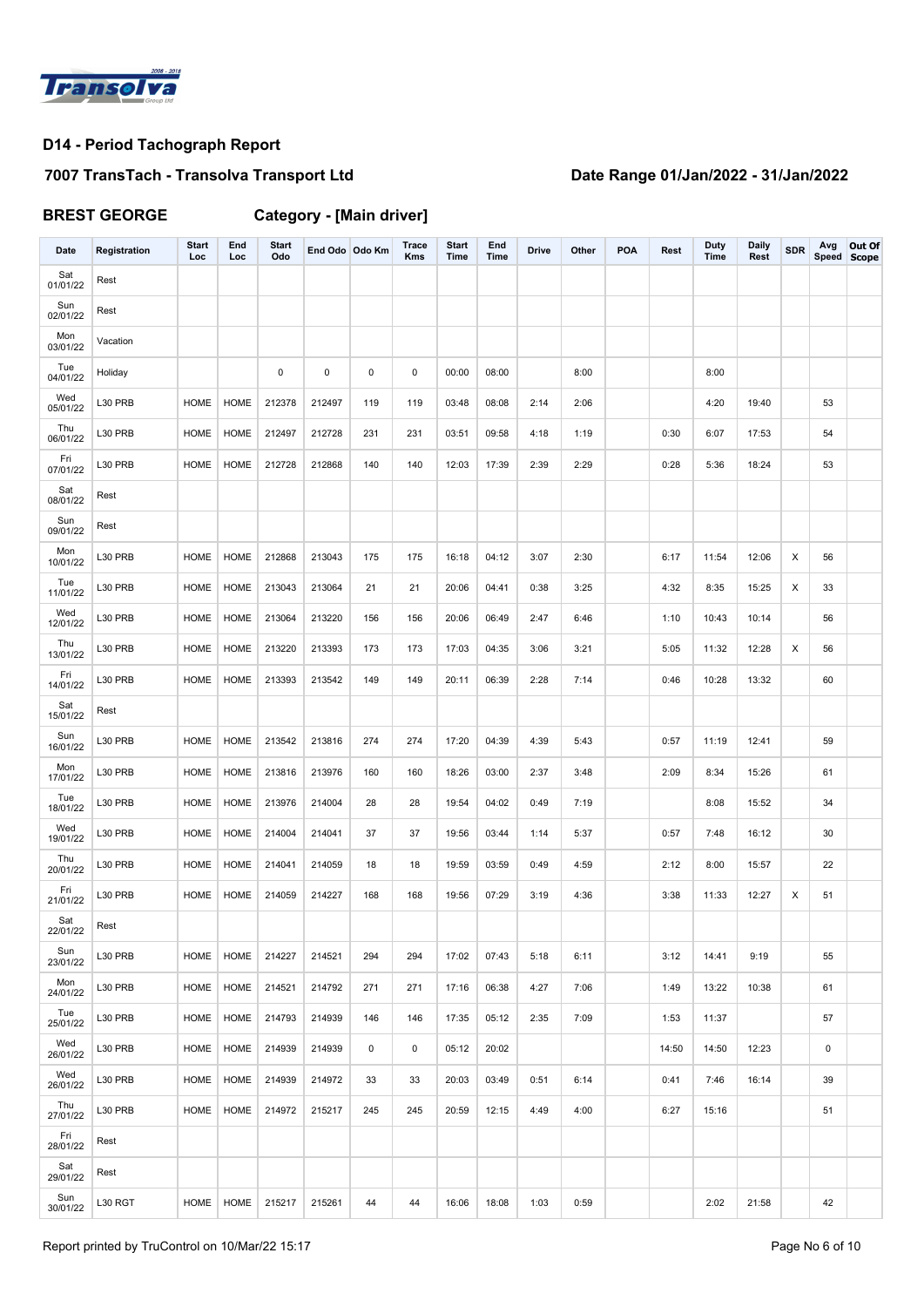

### **7007 TransTach - Transolva Transport Ltd Date Range 01/Jan/2022 - 31/Jan/2022**

**BREST GEORGE Category - [Main driver]**

| Date                    | Registration | <b>Start</b><br>Loc | End<br>Loc  | <b>Start</b><br>Odo | End Odo Odo Km |      | Trace<br><b>Kms</b> | <b>Start</b><br>Time | End<br>Time | <b>Drive</b> | Other  | <b>POA</b> | Rest  | <b>Duty</b><br><b>Time</b> | <b>Daily</b><br><b>Rest</b> | <b>SDR</b> | Avg | Out Of<br>Speed Scope |
|-------------------------|--------------|---------------------|-------------|---------------------|----------------|------|---------------------|----------------------|-------------|--------------|--------|------------|-------|----------------------------|-----------------------------|------------|-----|-----------------------|
| Mon<br>31/01/22         | L30 PRB      | <b>HOME</b>         | <b>HOME</b> | 215261              | 215526         | 265  | 265                 | 17:33                | 04:17       | 5:39         | 3:40   |            | 1:25  | 10:44                      | 13:16                       |            | 47  |                       |
| Period average per Duty |              |                     |             |                     |                | 143  | 143                 |                      |             | 2:42         | 4:45   | 0:00       | 2:40  | 10:07                      | 13:16                       |            | 53  |                       |
| <b>Period Totals</b>    |              |                     |             |                     |                | 3147 | 3147                |                      |             | 59:26        | 104:31 | 0:00       | 58:58 | 222:55                     | 292:05                      |            |     |                       |

| <b>Weekly Rest</b>                                        |
|-----------------------------------------------------------|
| 06/01/2022 09:58:00 - 07/01/2022 12:03:00 of 26:05 hours. |
| 07/01/2022 17:39:00 - 10/01/2022 16:18:00 of 70:39 hours. |
| 15/01/2022 06:39:00 - 16/01/2022 17:20:00 of 34:41 hours. |
| 22/01/2022 07:29:00 - 23/01/2022 17:02:00 of 33:33 hours. |
| 28/01/2022 12:15:00 - 30/01/2022 16:06:00 of 51:51 hours. |
|                                                           |

**Fortnightly Drive**

Fortnightly Drive 30:05 between 17/01/2022 and 30/01/2022

### **Compensations Required (these are not infringements; for your advice only)** 22/01/2022 Reduced Weekly Rest - Compensation 11:27 Taken 31/01/2022 06:06

| <b>Hours Law and Driving Infringements</b> |                                                                                                                                                                            |  |  |  |  |  |  |  |
|--------------------------------------------|----------------------------------------------------------------------------------------------------------------------------------------------------------------------------|--|--|--|--|--|--|--|
| 15/01/2022                                 | Tachograph overspeed (Limiter) begins at 15/01/2022 05:35:25 Ends at 15/01/2022 05:35:44. Maximum speed 98 km/h. Average speed 95 km/h.                                    |  |  |  |  |  |  |  |
| 17/01/2022                                 | Tachograph overspeed (Limiter) begins at 17/01/2022 02:50:26 Ends at 17/01/2022 02:50:44. Maximum speed 107 km/h. Average speed 97 km/h.                                   |  |  |  |  |  |  |  |
| 24/01/2022                                 | Tachograph overspeed (Limiter) begins at 24/01/2022 06:07:07 Ends at 24/01/2022 06:07:31. Maximum speed 105 km/h. Average speed 98 km/h.                                   |  |  |  |  |  |  |  |
| 26/01/2022                                 | Tachograph overspeed (Limiter) begins at 26/01/2022 20:30:12 Ends at 26/01/2022 20:30:17. Maximum speed 96 km/h. Average speed 93 km/h.                                    |  |  |  |  |  |  |  |
| 27/01/2022                                 | Less than minimum daily rest taken                                                                                                                                         |  |  |  |  |  |  |  |
| Possible Fixed Penalties                   | 100                                                                                                                                                                        |  |  |  |  |  |  |  |
| 31/01/2022                                 | 4.30 hour rule infringement from 31/01/2022 18:03 to 01/02/2022 01:56                                                                                                      |  |  |  |  |  |  |  |
| Duty Before Infringement                   | P0:30                                                                                                                                                                      |  |  |  |  |  |  |  |
| Infringement Duty                          | D1:21 P0:10 D0:28 P0:55 D0:18 P0:14 D0:02 P0:03 R0:09 D0:14 P0:17 D0:15 P0:12 D0:31 P0:06 D0:02 P0:07 D0:22 P0:12 D0:07 P0:10 D0:08<br>R0:14 D0:10 R0:15 D0:20 R0:17 D0:14 |  |  |  |  |  |  |  |
| Duty After Infringement                    | R0:30 D0:27 P0:08 D0:14 P0:09 D0:15 P0:03 D0:01 P0:24 D0:10                                                                                                                |  |  |  |  |  |  |  |
| <b>Infringement occurred at</b>            | 01:54                                                                                                                                                                      |  |  |  |  |  |  |  |
|                                            | Driven for 4:32 hours, over a period of 7:53 hours with insufficient break                                                                                                 |  |  |  |  |  |  |  |
| Possible Fixed Penalties                   | 100                                                                                                                                                                        |  |  |  |  |  |  |  |
|                                            | <b>WTD Infringements</b>                                                                                                                                                   |  |  |  |  |  |  |  |
| 18/01/2022                                 | Working between 6 and 9 hours without sufficient breaks from 18/01/2022 19:54 to 19/01/2022 04:02                                                                          |  |  |  |  |  |  |  |
| 13/01/2022                                 | Working for more than 6 hours without a valid break from 13/01/2022 17:03 to 13/01/2022 23:14                                                                              |  |  |  |  |  |  |  |
| 14/01/2022                                 | Working for more than 6 hours without a valid break from 14/01/2022 22:46 to 15/01/2022 06:39                                                                              |  |  |  |  |  |  |  |
| 16/01/2022                                 | Working for more than 6 hours without a valid break from 16/01/2022 21:19 to 17/01/2022 04:39                                                                              |  |  |  |  |  |  |  |
| 18/01/2022                                 | Working for more than 6 hours without a valid break from 18/01/2022 19:54 to 19/01/2022 04:02                                                                              |  |  |  |  |  |  |  |
| 24/01/2022                                 | Working for more than 6 hours without a valid break from 24/01/2022 17:16 to 24/01/2022 23:47                                                                              |  |  |  |  |  |  |  |
| 26/01/2022                                 | Working for more than 6 hours without a valid break from 26/01/2022 21:29 to 27/01/2022 03:49                                                                              |  |  |  |  |  |  |  |
| 31/01/2022                                 | Working for more than 6 hours without a valid break from 31/01/2022 17:33 to 01/02/2022 00:50                                                                              |  |  |  |  |  |  |  |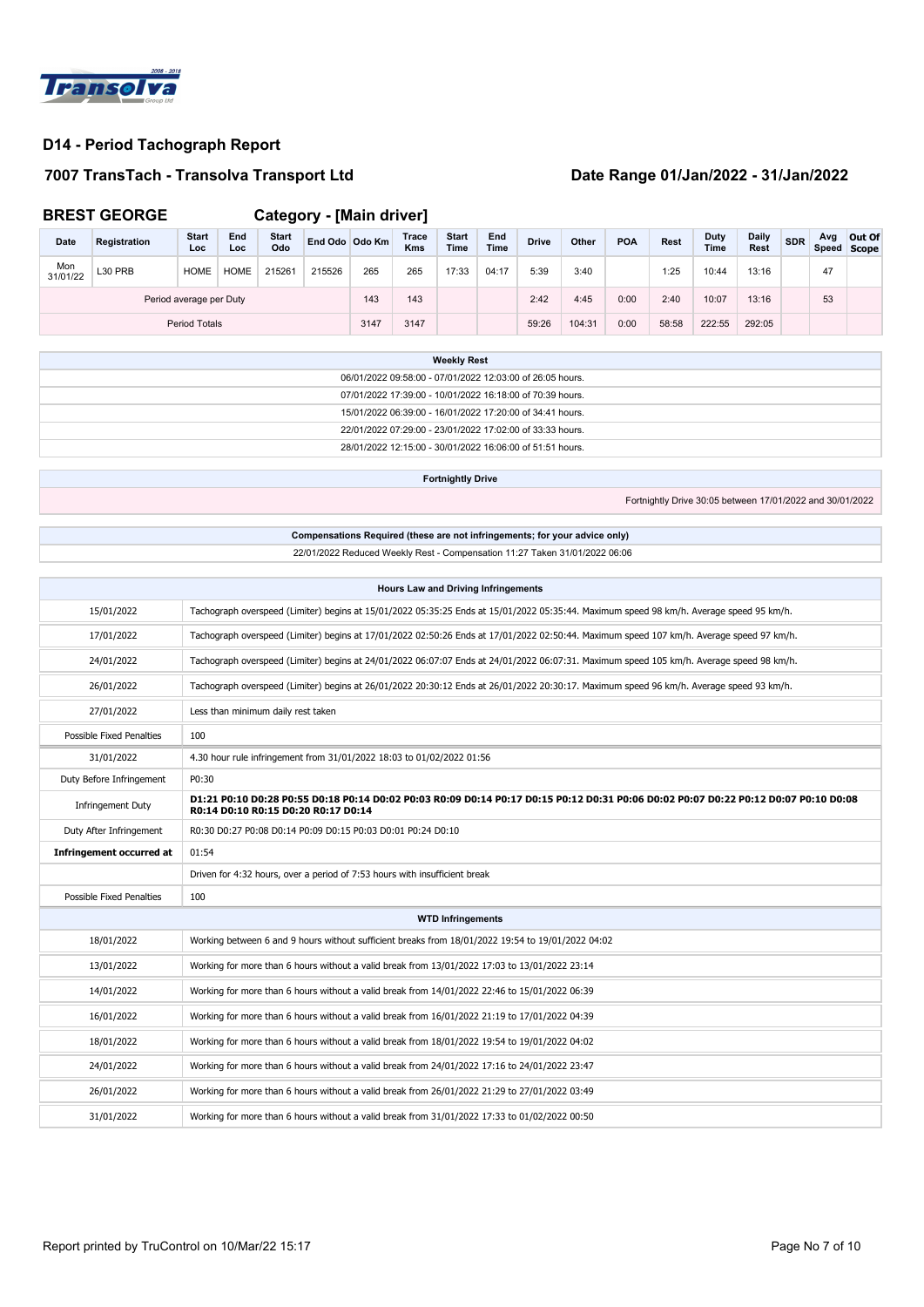

**7007 TransTach - Transolva Transport Ltd Date Range 01/Jan/2022 - 31/Jan/2022**

**BREST GEORGE Category - [Main driver]**

| <b>Risk Level</b> | <b>Risk Score</b> |
|-------------------|-------------------|
| Very High         | 5.7               |

Note: Working duties exclude holidays and sickness.

Note: SDR Split Daily Rest (Symbol "X" illustrates Split Daily Rest)

In a digital tachograph, certain actions with the driver card can cause start and end odometer readings not to be recorded. In double manned situations, the speed cannot be calculated and is displayed as DBL.

| Driver's signature:                                                         | Print Name: | Date Signed:    |  |  |  |  |  |  |
|-----------------------------------------------------------------------------|-------------|-----------------|--|--|--|--|--|--|
| Company /Manager's Signature:                                               | Print Name: | Date Signed:    |  |  |  |  |  |  |
| Please note: Information may be incomplete until vehicle data is processed. |             |                 |  |  |  |  |  |  |
| Report printed by TruControl on 10/Mar/22 15:17                             |             | Page No 8 of 10 |  |  |  |  |  |  |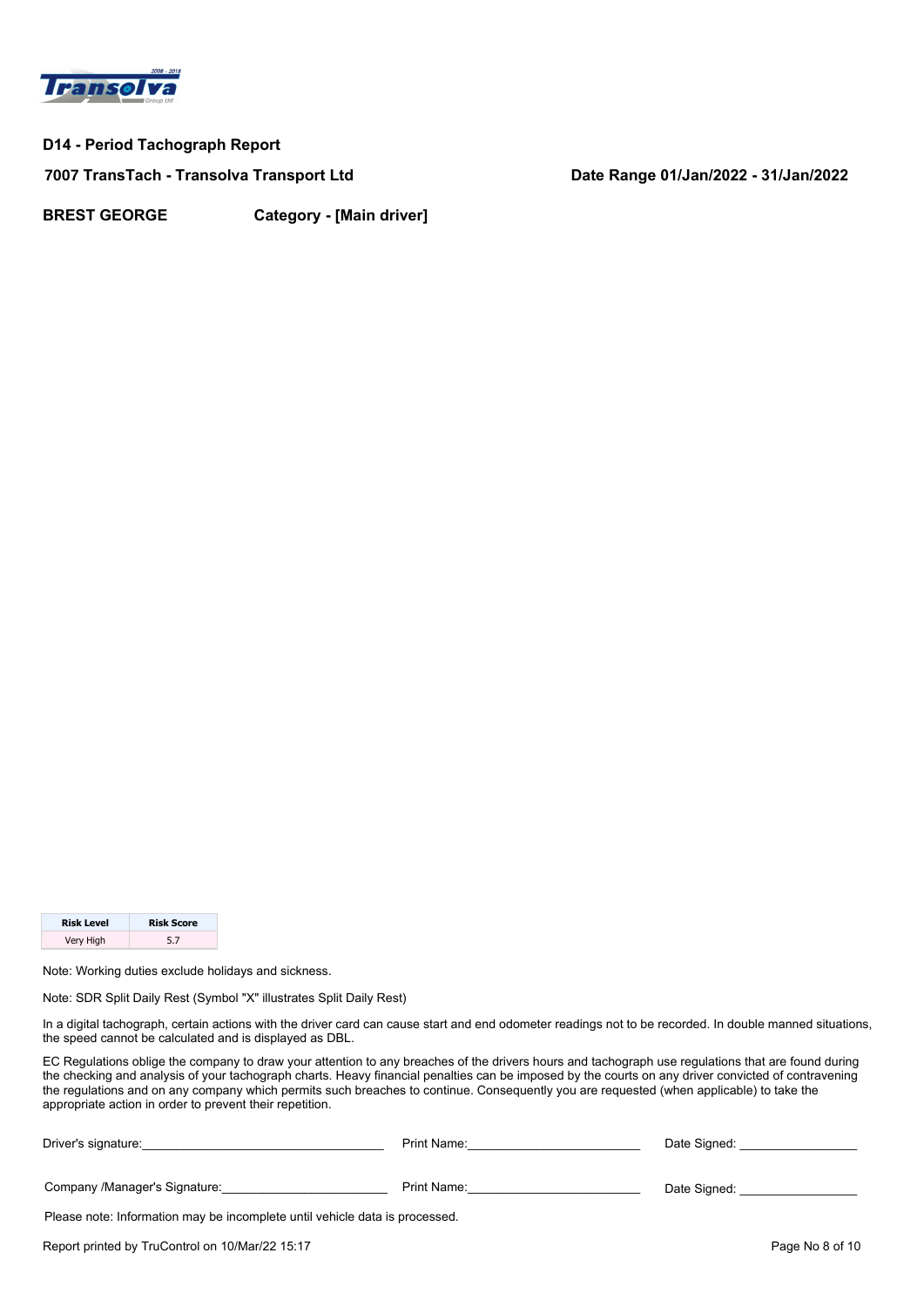

# **7007 TransTach - Transolva Transport Ltd Date Range 01/Jan/2022 - 31/Jan/2022**

**BOCKHAM DAVID Category - [Main driver]**

| Date            | Registration | <b>Start</b><br>Loc | End<br>Loc  | <b>Start</b><br>Odo | End Odo Odo Km |     | <b>Trace</b><br>Kms | <b>Start</b><br>Time | End<br>Time | <b>Drive</b> | Other | <b>POA</b> | Rest | <b>Duty</b><br><b>Time</b> | <b>Daily</b><br>Rest | <b>SDR</b> | Avg | Out Of<br>Speed Scope |
|-----------------|--------------|---------------------|-------------|---------------------|----------------|-----|---------------------|----------------------|-------------|--------------|-------|------------|------|----------------------------|----------------------|------------|-----|-----------------------|
| Sat<br>01/01/22 | Rest         |                     |             |                     |                |     |                     |                      |             |              |       |            |      |                            |                      |            |     |                       |
| Sun<br>02/01/22 | Rest         |                     |             |                     |                |     |                     |                      |             |              |       |            |      |                            |                      |            |     |                       |
| Mon<br>03/01/22 | Vacation     |                     |             |                     |                |     |                     |                      |             |              |       |            |      |                            |                      |            |     |                       |
| Tue<br>04/01/22 | Holiday      |                     |             | $\mathsf 0$         | 0              | 0   | 0                   | 00:00                | 08:00       |              | 8:00  |            |      | 8:00                       |                      |            |     |                       |
| Wed<br>05/01/22 | Holiday      |                     |             | $\mathsf 0$         | $\mathbf 0$    | 0   | 0                   | 00:00                | 08:00       |              | 8:00  |            |      | 8:00                       |                      |            |     |                       |
| Thu<br>06/01/22 | Holiday      |                     |             | 0                   | $\mathbf 0$    | 0   | 0                   | 00:00                | 08:00       |              | 8:00  |            |      | 8:00                       |                      |            |     |                       |
| Fri<br>07/01/22 | Holiday      |                     |             | $\mathsf 0$         | 0              | 0   | 0                   | 00:00                | 08:00       |              | 8:00  |            |      | 8:00                       |                      |            |     |                       |
| Sat<br>08/01/22 | Rest         |                     |             |                     |                |     |                     |                      |             |              |       |            |      |                            |                      |            |     |                       |
| Sun<br>09/01/22 | Rest         |                     |             |                     |                |     |                     |                      |             |              |       |            |      |                            |                      |            |     |                       |
| Mon<br>10/01/22 | L14 PRB      | <b>HOME</b>         | HOME        | 506770              | 507026         | 256 | 256                 | 16:23                | 05:19       | 4:17         | 2:09  |            | 6:30 | 12:56                      | 11:04                | Х          | 60  |                       |
| Tue<br>11/01/22 | L14 PRB      | <b>HOME</b>         | HOME        | 507026              | 507171         | 145 | 145                 | 17:01                | 04:55       | 2:35         | 1:29  |            | 7:50 | 11:54                      | 12:06                | Х          | 56  |                       |
| Wed<br>12/01/22 | L14 PRB      | HOME                | <b>HOME</b> | 507171              | 507242         | 71  | 71                  | 20:05                | 04:17       | 1:41         | 2:58  |            | 3:33 | 8:12                       | 14:04                | X          | 42  |                       |
| Thu<br>13/01/22 | L14 PRB      | <b>HOME</b>         | <b>HOME</b> | 507242              | 507292         | 50  | 50                  | 18:21                | 04:37       | 1:16         | 2:31  |            | 6:29 | 10:16                      | 13:44                | X          | 39  |                       |
| Fri<br>14/01/22 | L14 PRB      | <b>HOME</b>         | <b>HOME</b> | 507292              | 507453         | 161 | 161                 | 20:14                | 06:48       | 2:33         | 4:17  |            | 3:44 | 10:34                      | 13:26                | Х          | 63  |                       |
| Sat<br>15/01/22 | Rest         |                     |             |                     |                |     |                     |                      |             |              |       |            |      |                            |                      |            |     |                       |
| Sun<br>16/01/22 | L14 PRB      | <b>HOME</b>         | <b>HOME</b> | 507453              | 507792         | 339 | 339                 | 16:59                | 06:11       | 5:48         | 3:45  |            | 3:39 | 13:12                      | 10:09                |            | 58  |                       |
| Mon<br>17/01/22 | L14 PRB      | <b>HOME</b>         | <b>HOME</b> | 507792              | 507951         | 159 | 159                 | 16:20                | 02:36       | 3:07         | 2:15  |            | 4:54 | 10:16                      | 13:44                |            | 51  |                       |
| Tue<br>18/01/22 | L14 PRB      | <b>HOME</b>         | HOME        | 507951              | 508078         | 127 | 127                 | 19:55                | 04:48       | 2:37         | 2:57  |            | 3:19 | 8:53                       | 15:07                |            | 49  |                       |
| Wed<br>19/01/22 | L14 PRB      | HOME                | <b>HOME</b> | 508078              | 508190         | 112 | 112                 | 19:59                | 04:35       | 2:24         | 3:02  |            | 3:10 | 8:36                       | 15:24                | X          | 47  |                       |
| Thu<br>20/01/22 | L14 PRB      | HOME                | HOME        | 508190              | 508234         | 44  | 44                  | 20:00                | 02:32       | 1:06         | 1:25  |            | 4:01 | 6:32                       | 17:28                |            | 40  |                       |
| Fri<br>21/01/22 | L14 PRB      | <b>HOME</b>         | HOME        | 508234              | 508424         | 190 | 190                 | 20:00                | 06:23       | 3:22         | 3:05  |            | 3:56 | 10:23                      | 13:37                |            | 56  |                       |
| Sat<br>22/01/22 | Rest         |                     |             |                     |                |     |                     |                      |             |              |       |            |      |                            |                      |            |     |                       |
| Sun<br>23/01/22 | L14 PRB      | HOME                | HOME        | 508424              | 508446         | 22  | 22                  | 17:04                | 18:20       | 0:31         | 0:45  |            |      | 1:16                       | 22:44                |            | 43  |                       |
| Mon<br>24/01/22 | L14 PRB      | HOME                | HOME        | 508446              | 508603         | 157 | 157                 | 17:08                | 05:08       | 2:49         | 1:27  |            | 7:44 | 12:00                      | 12:00                |            | 56  |                       |
| Tue<br>25/01/22 | L14 PRB      | HOME                | HOME        | 508603              | 508647         | 44  | 44                  | 19:21                | 05:14       | 1:02         | 1:32  |            | 7:19 | 9:53                       | 14:07                |            | 43  |                       |
| Wed<br>26/01/22 | L14 PRB      | HOME                | <b>HOME</b> | 508647              | 508678         | 31  | 31                  | 20:01                | 03:47       | 0:54         | 2:14  |            | 4:38 | 7:46                       | 15:37                | Х          | 34  |                       |
| Thu<br>27/01/22 | L14 PRB      | HOME                | <b>HOME</b> | 508678              | 508728         | 50  | 50                  | 19:24                | 05:01       | 1:19         | 0:56  |            | 7:22 | 9:37                       | 13:59                | Х          | 38  |                       |
| Fri<br>28/01/22 | L14 PRB      | HOME                | <b>HOME</b> | 508728              | 508907         | 179 | 179                 | 19:00                | 07:54       | 3:25         | 3:01  |            | 6:28 | 12:54                      | 11:06                | Х          | 52  |                       |
| Sat<br>29/01/22 | Rest         |                     |             |                     |                |     |                     |                      |             |              |       |            |      |                            |                      |            |     |                       |
| Sun<br>30/01/22 | Rest         |                     |             |                     |                |     |                     |                      |             |              |       |            |      |                            |                      |            |     |                       |